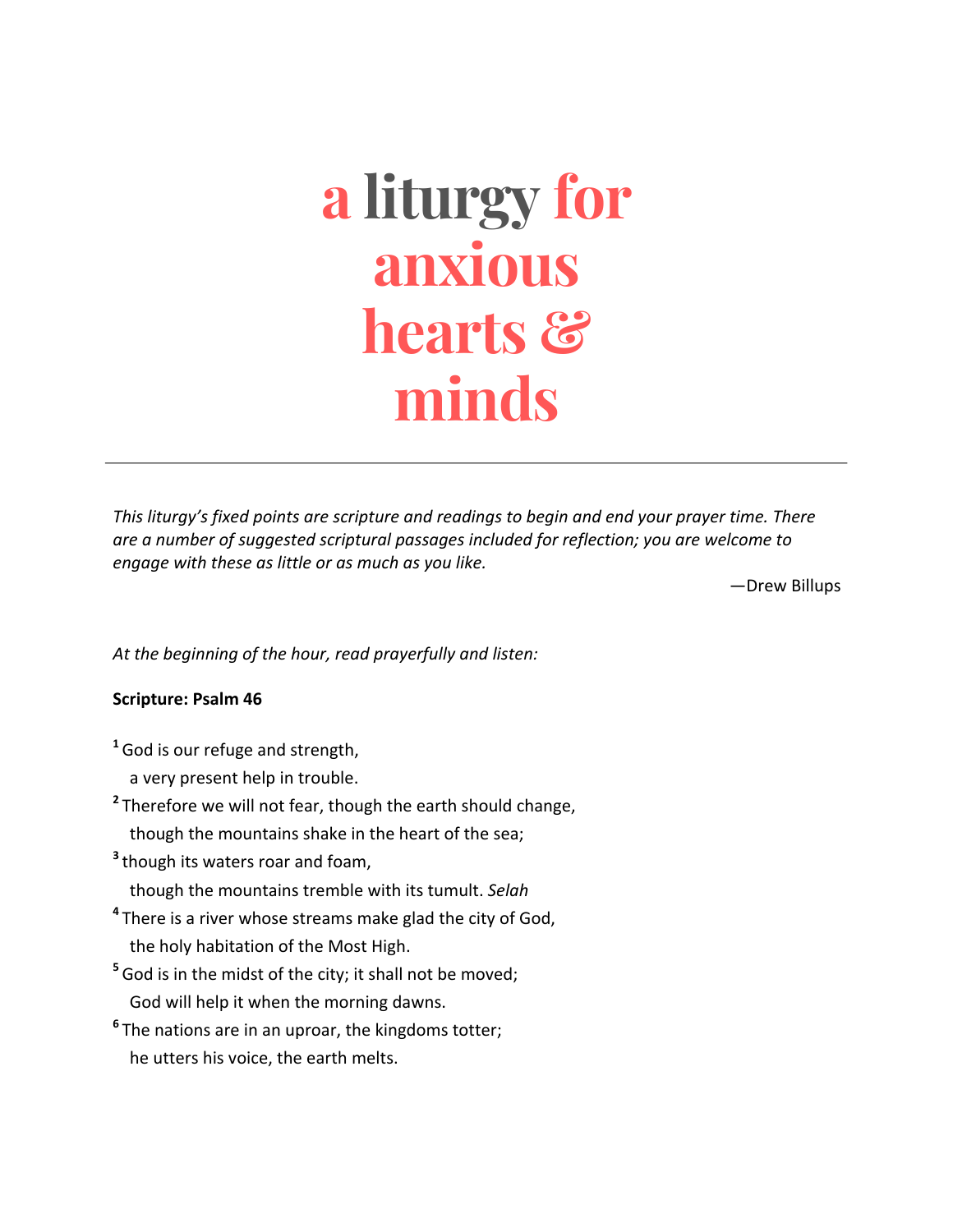$<sup>7</sup>$  The LORD of hosts is with us;</sup>

the God of Jacob is our refuge. Selah

<sup>8</sup> Come, behold the works of the LORD; see what desolations he has brought on the earth.

<sup>9</sup> He makes wars cease to the end of the earth;

he breaks the bow, and shatters the spear;

he burns the shields with fire.

<sup>10</sup> "Be still, and know that I am God!

I am exalted among the nations,

I am exalted in the earth."

<sup>11</sup> The LORD of hosts is with us; the God of Jacob is our refuge. Selah

### **First Prayer:**

Jesus, many things we assumed were anchored have now broken loose.

The routines we have trusted have become untethered.

In incremental, quiet, unrelenting shifts the world is changing around us.

We feel acutely powerless and out of control.

Lord, be with us.

Hear our cry. Come to our aid.

Let us meet you as faithful, sure, and strong. Draw us into your triune love and reveal the concrete fullness of your presence with us in the midst of current hardships.

Lord, send your Spirit, full of comfort.

Send your Spirit and empower us to move in spite of our fear towards clear-eyed and constant love for you and our neighbors.

As our social circles become constricted and eerily still, send your Spirit and empower us to push past the selfish impulses we all feel and into the open fields of generosity and compassion.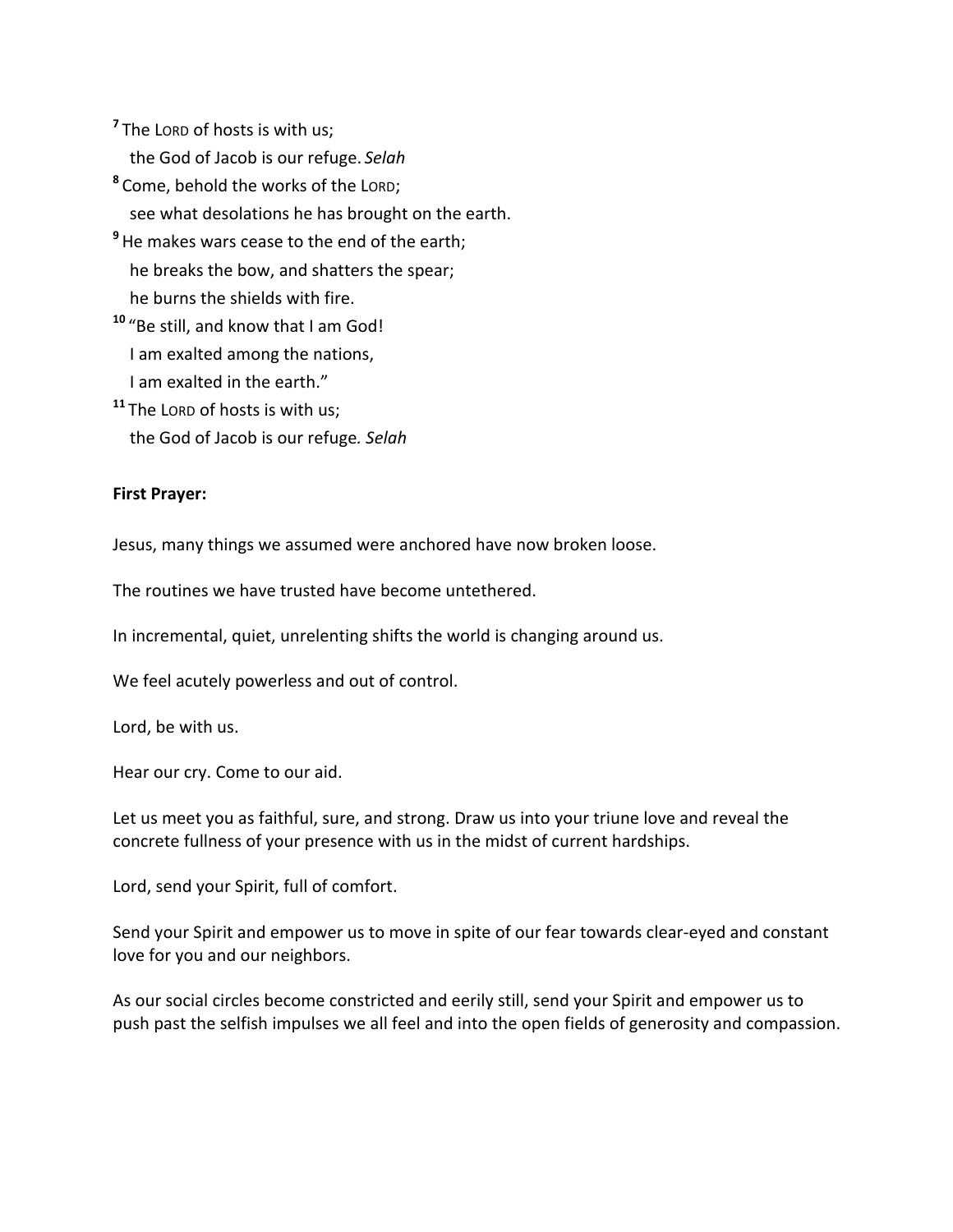Send your Spirit and empower us to push our awareness wider when we want to withdraw; to make decisions that benefit others before ourselves, to look for opportunities to keep our sisters and our brothers, to tenaciously commit to generosity when all we feel is scarcity.

Gift us confidence that the things we cannot control lie securely in your hands—that the quiet reassuring permanence we seek is found in you.

Help us to relax the strained grasp of our own anxiety and trust that you remain steadfast in your faithfulness to all the world.

In the very midst of threat, uncertainly, and fear help us to enter your rest—because at the core of our being we know you as a faithful God and a powerful savior.

In the midst of weighty matters, of things beyond our control:

Lord, be with us.

QUIET

#### **Prayer and Scripture:**

*Spend time in prayer and reflection. As you pray, ask for the peace you need. Believe that God is ready* to gift it to you. Be still in listening prayer. As you feel led, you are welcomed to meditate *on any of the passages below:*

Psalm 121 Isaiah 40:28-31 Romans 12:9-21 Psalm 94:18-19 Romans 8:35-39

QUIET

At the conclusion of the hour:

**Scripture: Psalm 18:6, 16-19**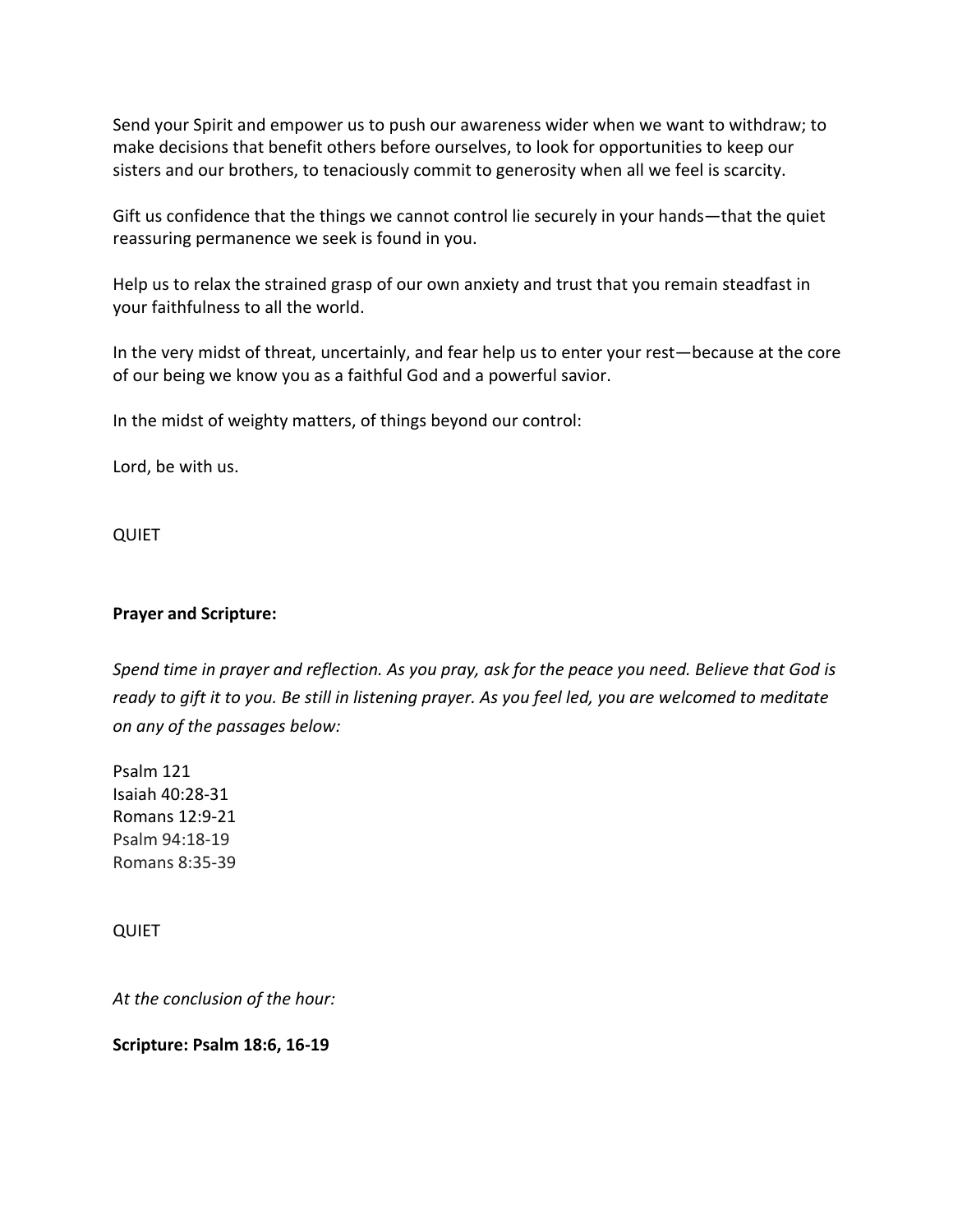<sup>6</sup> In my distress I called to the LORD; I cried to my God for help. From his temple he heard my voice; my cry came before him, into his ears.

<sup>16</sup> He reached down from on high and took hold of me; he drew me out of deep waters.

<sup>17</sup> He rescued me from my powerful enemy, from my foes, who were too strong for me.

<sup>18</sup> They confronted me in the day of my disaster, but the LORD was my support.

<sup>19</sup> He brought me out into a spacious place; he rescued me because he delighted in me.

### **Second Prayer:**

Lord, send your Spirit, full of comfort.

For those who are sick, we pray that your healing would quickly appear.

For those at elevated risk, we pray your wisdom and protection.

For nurses, doctors, and other healthcare personnel, we pray your provision and strength.

For leaders in our communities, businesses, churches, local and national government, we pray for discernment and responsible action in quickly shifting circumstances.

For children disrupted from school routines and intuiting family stress, we pray your reassurance and blessing.

For the small business owners, artists, and musicians that give shape to our community, we pray for your provision and persistence.

For those feeling lonely and constrained in a time of social distancing, we pray that you would provide connection and community.

For those struggling with uncertainty, we pray for your persistent presence.

For those afraid, your strong shalom.

Send your Spirit, full of comfort.

Speak peace to us softly, dear Lord.